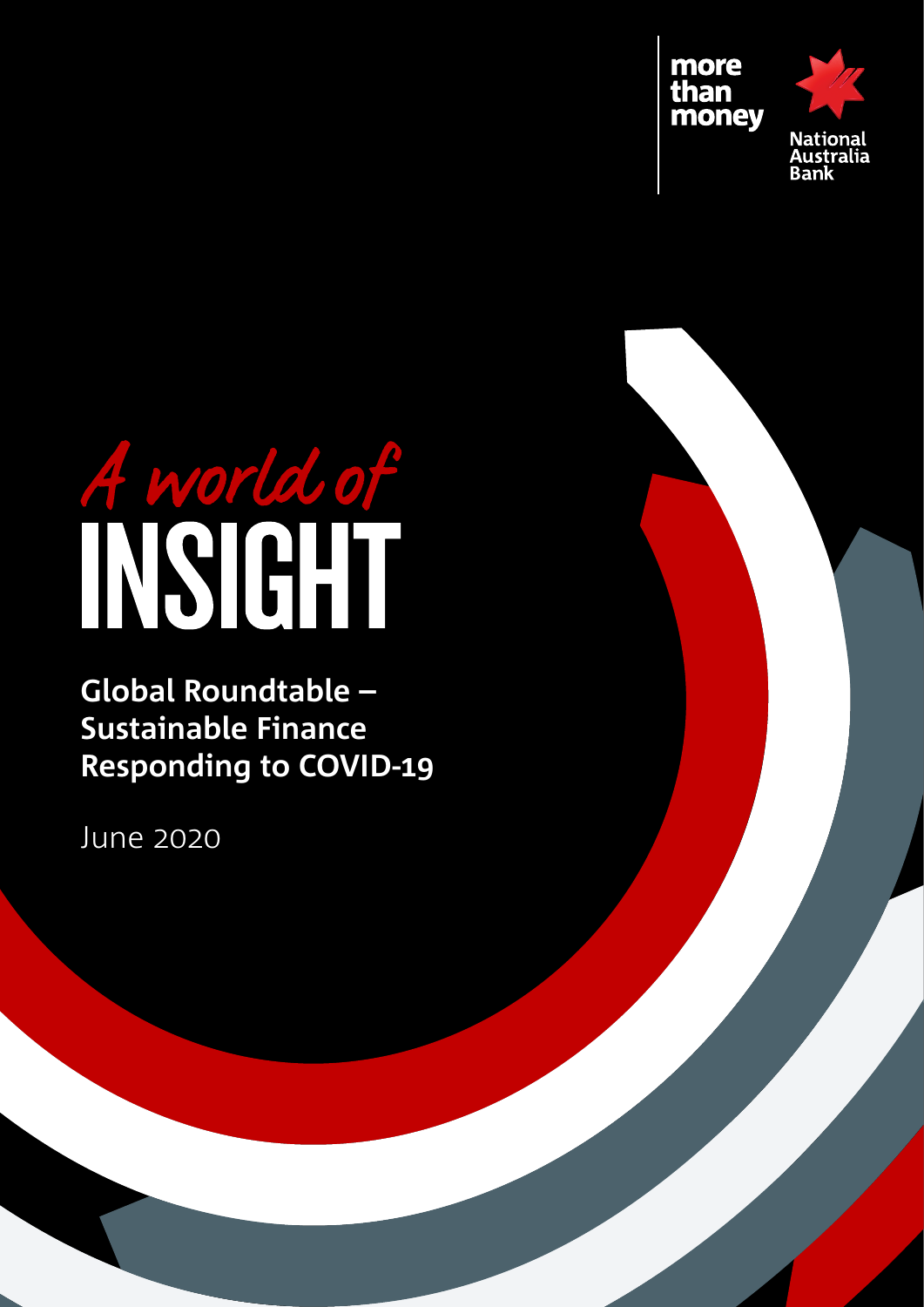# A WORLD OF INSIGHT INVESTORS RUSH TO COVID-19 SOCIAL BOND MARKET

New COVID-19 social bonds have been met with overwhelming support from investors, leading to rapid growth in the sustainable debt market and a welcome outperformance, experts told a NAB Roundtable.

The social and sustainable debt market has surged since March as governments, banks and companies rush to issue special COVID-19 bonds to raise capital to alleviate the impacts of the pandemic, a recent NAB Roundtable was told.

Investors have proved keen to support a range of COVID themed bonds, while sustainable and ESG funds have seen a global rise in inflows even as the broader fund universe was heavily sold off. Notably, spreads of green and social bonds have outperformed as the coronavirus pandemic has unfolded.

"Investor demand has been the biggest surprise through this market," David Jenkins, Global Head of Sustainable Finance at NAB told a recent NAB Corporate and Institutional Banking Roundtable. The global virtual roundtable was shared via webinar with clients in Australia, New Zealand and Asia.

"The scale and speed with which investors have mobilised capital to support this issuance of COVIDthemed bonds has been amazing," he said.

Jenkins cited recent estimates by two large European institutional investors that the market has already reached over €60 billion in size with potential to reach €100 billion by the end of 2020<sup>1</sup>. Those investors, APG Asset Management and Axa Investment Managers, have invested €554 million and €230 million respectively in COVID-19 debt<sup>2</sup>.

According to data from Bloomberg New Energy Finance<sup>3</sup>, social bond issuance for the first four months of 2020 has exceeded US\$20 billion, already surpassing the total global issuance in 2019 of US\$17.3 billion. The sharp increase was driven by institutions issuing COVID-19 response social bonds.

1. https://realassets.axa-im.com/content/-/asset\_publisher/x7LvZDsY05WX/content/insight-covid-19-how-a-new-breed-of-bonds-can-help-finance-the-fight/23818 2. https://www.environmental-finance.com/content/news/apg-and-axa-buy-big-in-60bn-covid-19-bond-market.html

3. https://www.bnef.com/insights/23083/view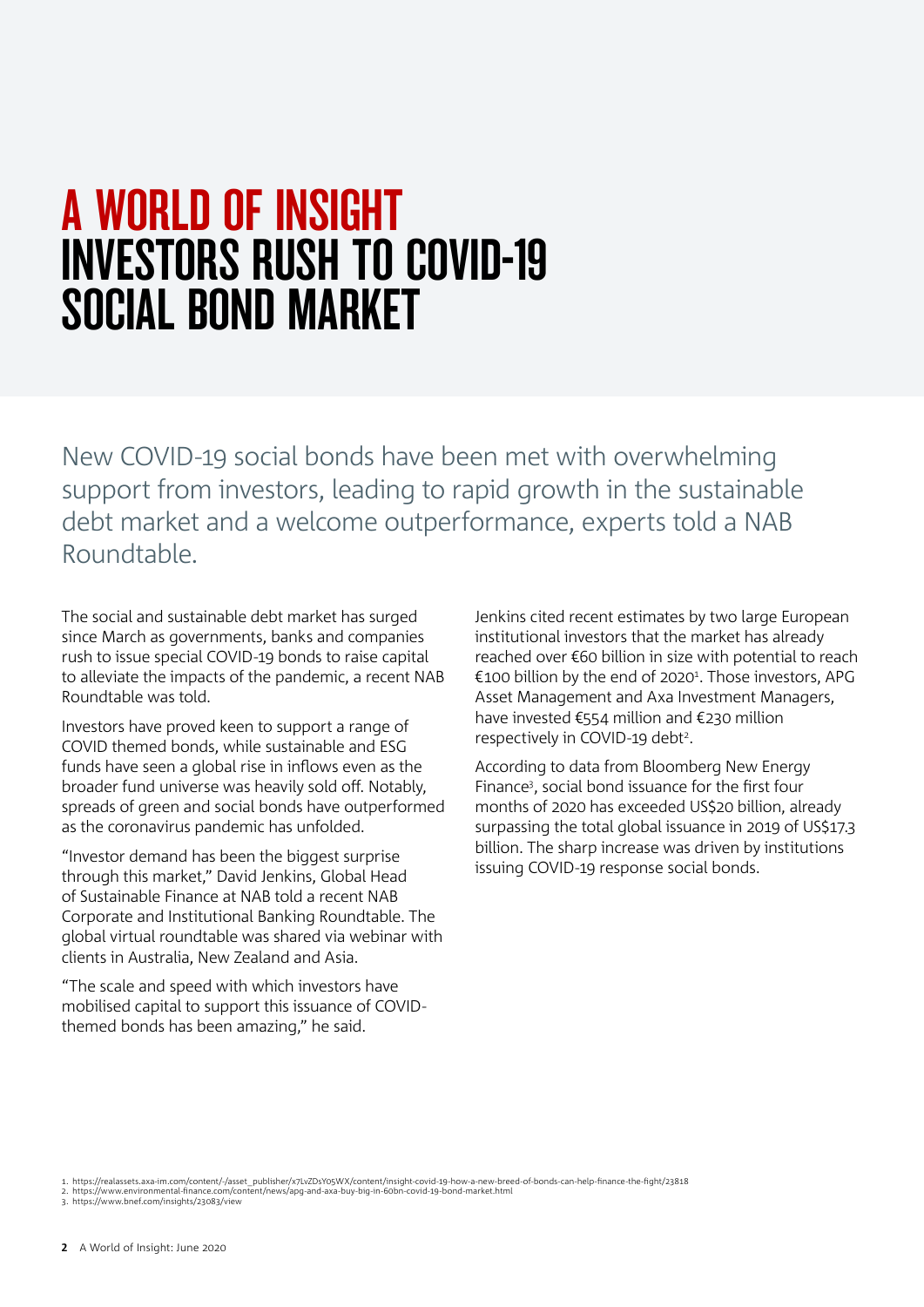

### Participants

# **BNZ**

Louise Tong General Manager, Sustainable Finance

# **IFC**

Marcin Bill IFC Treasury, Senior Financial Officer – Funding

# **QIC**

Marayka Ward Senior Credit Manager & ESG Champion

# **Sustainalytics**

Nicholas Gandolfo Director, Sustainable Finance Solutions

# Moderator

# **NAB**

David Jenkins Global Head of Sustainable Finance

# Tapping capital markets

Issuing social bonds has helped market players to leverage capital markets to rapidly secure financing. Bank of China kickstarted issuance in February with the first COVID impact alleviation bond, followed by the Nordic Investment Bank among others. The first COVID-19 corporate bond in the US, Bank of America's US\$1 billion four-year issue, will support lending to clients to fund treatment of COVID-19 patients at nonprofit hospitals, skilled nursing facilities and manufacturers of healthcare equipment and supplies.

Under guidance published by the International Capital Markets Association, all types of issuers in the debt capital markets can issue social bonds related to COVID-19, providing that certain criteria including reporting are met and that the proceeds are allocated towards addressing social issues arising from the coronavirus outbreak4.

"The scale and speed with which investors have mobilised capital has been amazing."

David Jenkins, NAB.



4. https://www.icmagroup.org/assets/documents/Regulatory/Green-Bonds/Social-Bonds-Covid-QA310320.pdf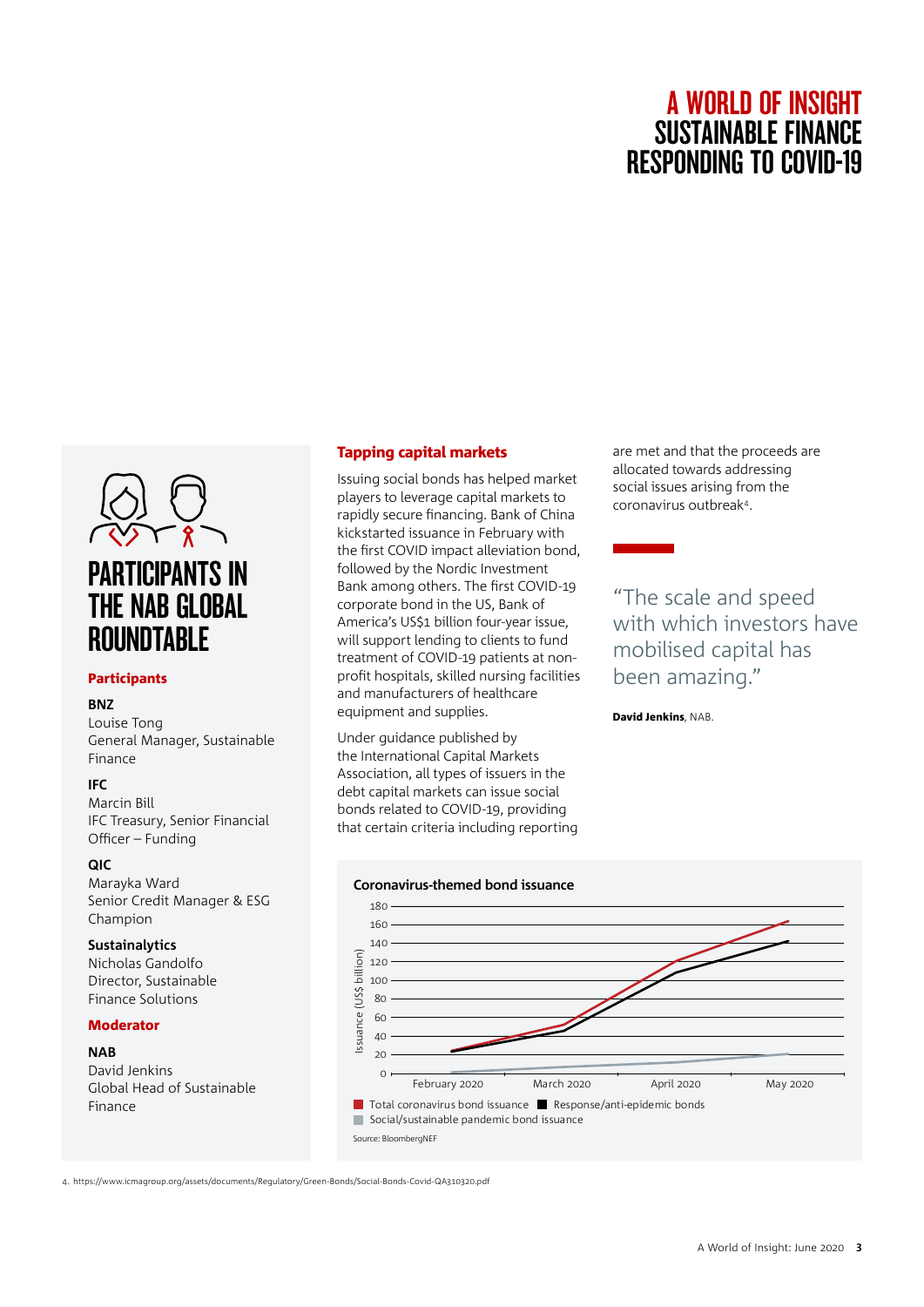# Opportunities for investors

Governments around the world have proposed a total of US\$9 trillion in emergency lifelines in response to the pandemic through direct budget support, loans and equity injections, according to the IMF5 .

Investors say governments now have a deep pool of assets to support COVID-19 related debt issuance.

"We prefer deals with established asset pools," said Marayka Ward, Senior Credit & ESG Manager at QIC. "With the large packages that have been announced we see the opportunity for issuers with a very ready pool of socially focussed assets to issue social bonds."

She said QIC incorporates ESG considerations in the investment decision-making process because they can have a material impact on the longterm outcomes of investment portfolios. QIC's approach reflects a trend with a growing proportion of fund managers that support responsible investment, making up about half of global institutional assets under management<sup>6</sup>.

In Australia, the responsible investment market continues to grow, with the latest benchmark report from the Responsible Investment Association Australasia estimating 44% of assets under management meet this definition<sup>7</sup>.

Ward said her team is closely monitoring the new COVID-19 bond issues and sees huge opportunities for investors who are focused on sustainable outcomes. "With all the socially focused assets that are going to be deployed, this is probably going to be one of those once-in-a-lifetime investment opportunities for sustainable investors."

Through the first quarter of 2020, investors globally poured US\$45.6 billion into funds focused on ESG, according to a recent Morningstar report<sup>8</sup>, in contrast to global outflows of US\$384.7 billion for the overall fund universe.

# What types of proceeds are eligible for a COVID-19 focused Social Bond?

According to guidance provided by the ICMA Social Bond Principles (SBP), social bonds finance projects that "directly aim to address or mitigate a specific social issue and/ or seek to achieve positive social outcomes."

The following is an excerpt from ICMA SBP guidance on COVID-19 bonds\* :

Relevant projects could be undertaken by various industries and sectors where the aim of the project(s) is to mitigate COVID-19 related social issues and bring about positive social outcomes, especially for target populations, which may also include the general population affected by the crisis.

Illustrative examples for eligible social projects can include COVID-19 related expenditures to:

- increase capacity and efficiency in provisioning healthcare services and equipment
- medical research
- SME loans that support employment generation in affected small businesses
- projects specifically designed to prevent and/or alleviate unemployment stemming from the pandemic.

\* https://www.icmagroup.org/assets/documents/ Regulatory/Green-Bonds/Social-Bonds-Covid-QA310320.pdf

<sup>5.</sup> https://blogs.imf.org/2020/05/20/tracking-the-9-trillion-global-fiscal-support-to-fight-covid-19/<br>6. https://business.nab.com.au/investors-taking-action-to-support-a-sustainable-economy-38174/<br>7. https://ersponsibleinve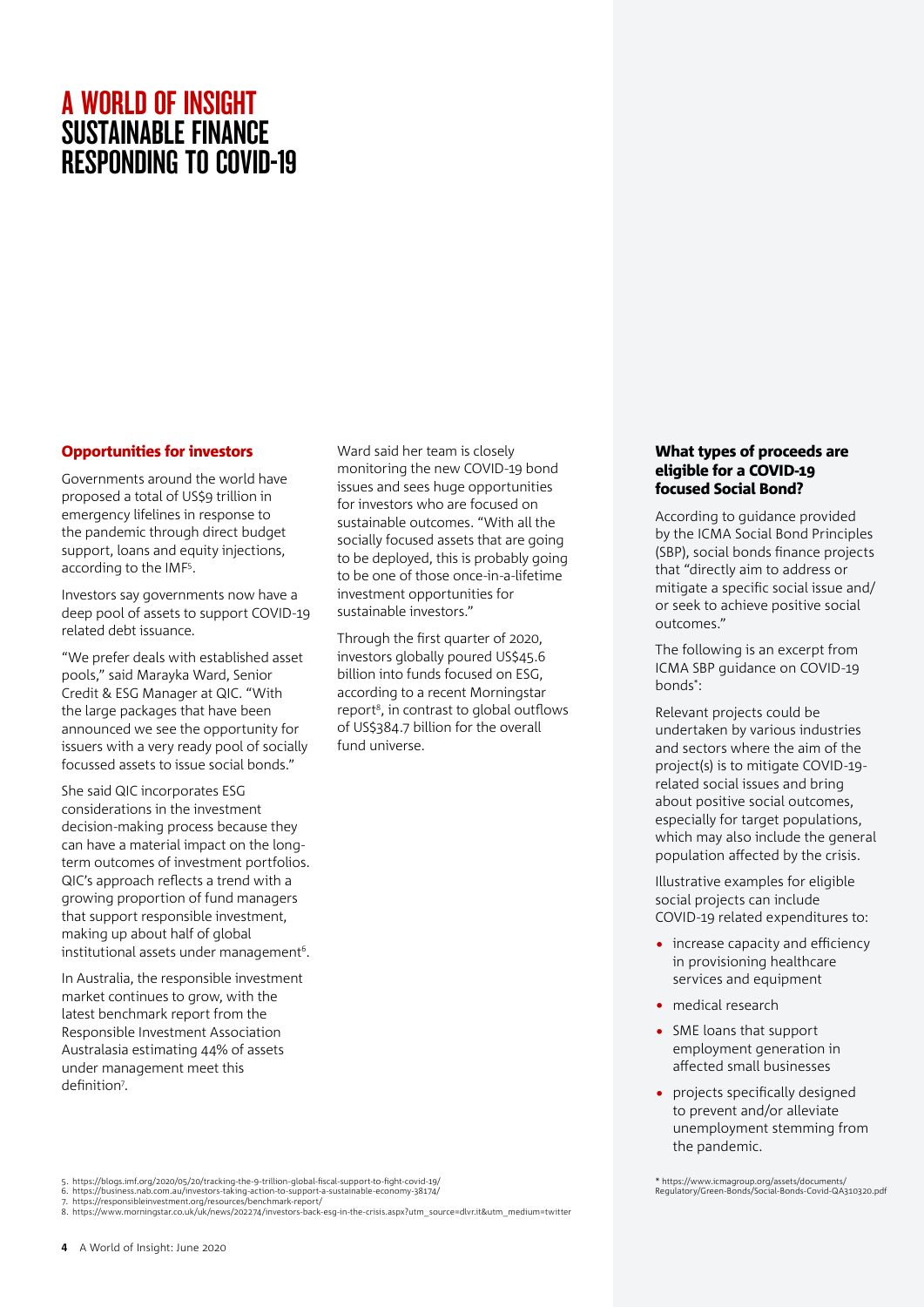# ESG bonds outperforming

Sustainable debt market investors have also been rewarded with a modest outperformance by green and social bonds during the market volatility since March.

"So far over the pandemic period, spreads on sustainable bonds didn't go as wide as vanilla bonds, they have retraced marginally better, and volatility has been less pronounced," Ward said.

New forms of ESG debt issuance have flourished in recent months to meet investor demand, from ESG derivatives to the first ESG-linked issue in the US Private Placement market for Sydney Airport, green deposits and green supply chain finance.

Marcin Bill of the International Finance Corporation (IFC), one of the most active issuers in the social bond market, agreed that green and social bonds were performing better on price and yield. "On the back of demand and supply dynamics, it seems like ESG bonds are starting to develop a bit of a pricing advantage versus the vanilla bonds," said Bill, Senior Financial Officer, Treasury Market Operations – Funding at the IFC.

He said the IFC, which aims to foster further growth in the social bond market, hopes the pricing advantage will encourage a broader range of issuers to finance their projects with social bonds.

In March 2020, IFC issued a three-year US\$1 billion social bond as part of the IFC's COVID-19 US\$8 billion response package. "We have been overwhelmed by the positive response in the market," Bill told the NAB Roundtable from Washington, DC. "With a final order book of over US\$3.4 billion, the deal was very well received and is a testament to investors being keenly interested in supporting the alleviation of social issues."

In Australia, the IFC priced an initial A\$200 million 15-year social bond in April, later upsized to A\$375 million<sup>9</sup>. The World Bank priced a NZ\$450m tap of its outstanding Kauri bond for sustainable development projects as well as COVID-19 response, with BNZ acting as joint lead manager.

"ESG bonds are starting to develop a bit of a pricing advantage versus the vanilla bonds."

Marcin Bill, IFC.

# Prospects for growth

Louise Tong, General Manager, Sustainable Finance at BNZ, told the NAB Roundtable that the sustainable debt market in New Zealand is "in its infancy", but with strong prospects for growth.

In particular, the development of sustainability-linked loans will help make sustainable debt relevant to a wider range of companies. Unlike green or social bonds, the proceeds of sustainability-linked loans can be used for general corporate purposes.

"It's particularly important for New Zealand, where a significant portion of the economy is focused on small and medium size enterprises and in food production. Much of the asset base is not well suited to green bonds, but they have real ESG ambitions and can be supported and incentivised with sustainability linked loans," Tong said.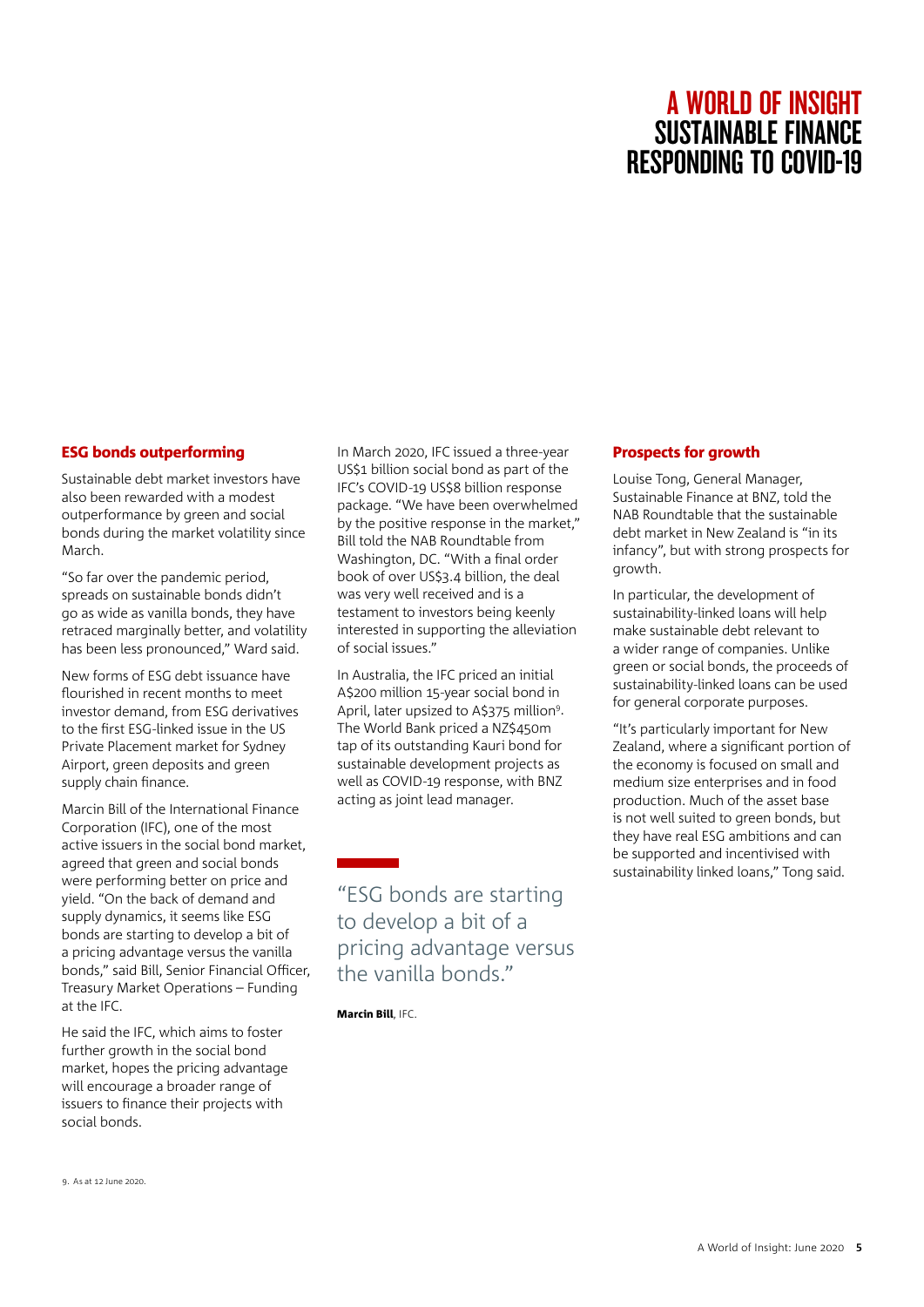"It's been interesting to see a sudden change in narrative about what makes a business sustainable."

Marayka Ward, QIC.

# Demand for transparency

One of the key themes that emerged in the NAB Roundtable discussion was the clear expectation of investors for transparency in the use of proceeds of the COVID-19 related debt raised, considering the varied nature of the asset pools and underlying lending.

"There has been a strong call for greater assurance of where the proceeds will be allocated and how impacts will be reported, and that is to avoid potential for social washing," said NAB's Jenkins.

Some borrowers have launched issues without the usual second party opinion attached to the transaction and instead made commitments to follow up with an assurance provider's report later.

However, labelling a social bond issue is a more robust approach and appeals to a wider range of investors, according to Nicholas Gandolfo, Director of Sustainable Finance Solutions at Sustainalytics, the largest second-party opinion provider globally.

"The benefit of labelling is transparency, which a lot of investors demand, as well as the ongoing reporting aspect," he told the Roundtable from Singapore. "Our goal is to ensure when we are doing an opinion that the use of proceeds, the framework, and the governance is impactful and credible and aligns to the Social Bond Principles."

Sustainalytics has identified COVID bond use of proceeds for two main areas: in healthcare (medical services, equipment, procurement, infrastructure and training); and socioeconomic activities such as financial support to small businesses affected by the pandemic or projects to alleviate unemployment.

# A light bulb moment

As nation after nation has shut down large parts of the economy to slow the spread of the coronavirus, there has been an equally dramatic shift in the focus of many companies from shareholders towards their staff and customers, in a broadening of corporate purpose that has gained traction in recent years.

Before the pandemic, companies often limited their discussion with investors on ESG issues to health and safety reports or a reduction in their environmental footprint, said QIC's Ward. She has seen a dramatic shift from the environmental and governance concerns to sustainability in discussions with companies.

"It's been interesting to see a sudden change in narrative about what makes a business sustainable," Ward said.

"Now all the company calls in recent months have been led with a discussion of employee and customer welfare. The value of these two groups to business sustainability has almost been a light bulb moment for some issuers."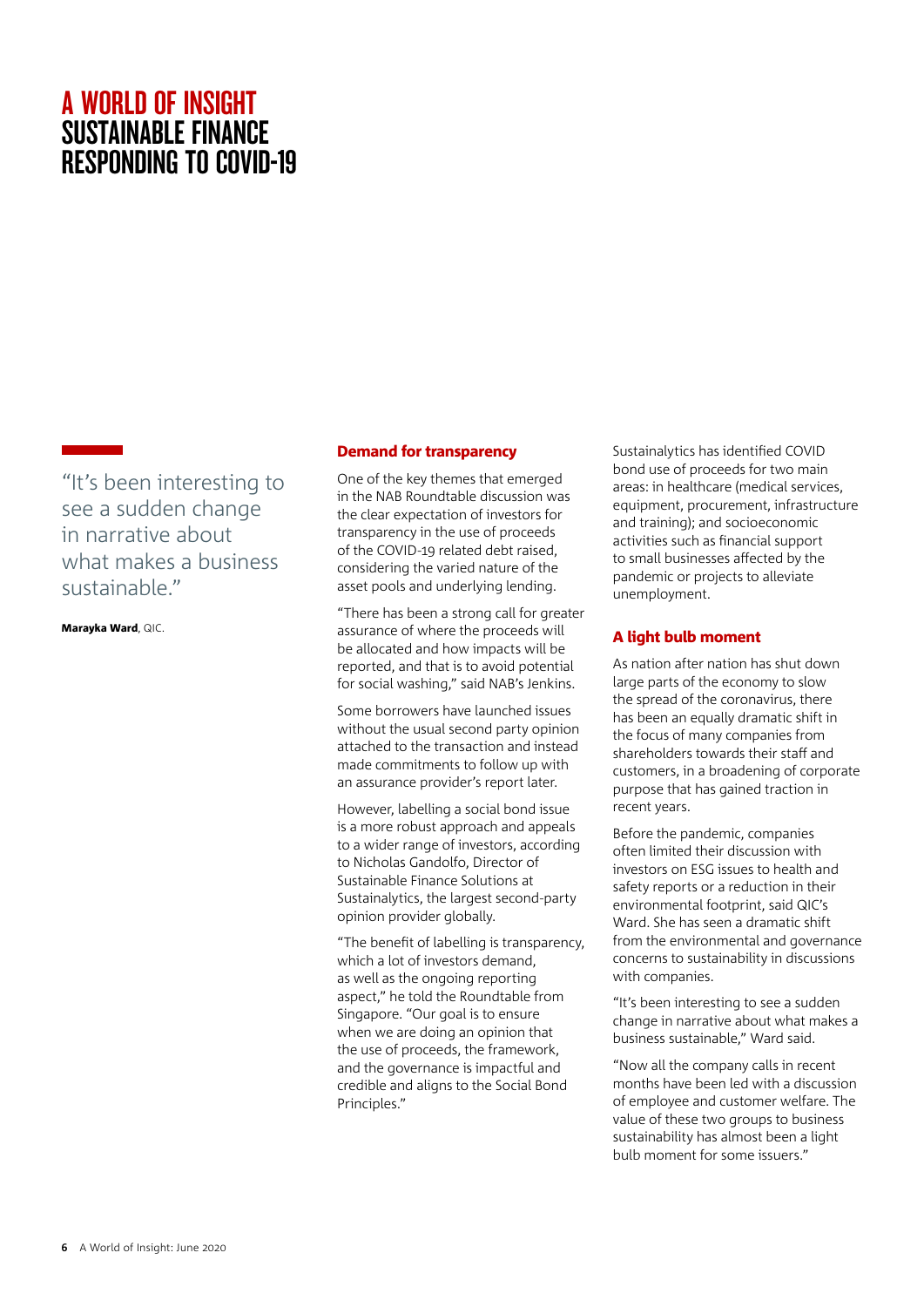# Get in touch

For more information, please contact:

### **Connie Sokaris**

Executive General Manager, Corporate Finance Member of the Corporate & Institutional Banking Leadership Team +61 2 9237 9149 [connie.sokaris@nab.com.au](mailto:connie.sokaris%40nab.com.au?subject=)

### **Jacqueline Fox**

Executive, Capital Markets & Advisory Corporate & Institutional Banking +61 411 510 220 [jacqueline.fox@nab.com.au](mailto:jacqueline.fox@nab.com.au)

# **David Jenkins**

Global Head of Sustainable Finance Corporate & Institutional Banking +61 415 130 227 [david.b.jenkins@nab.com.au](mailto:david.b.jenkins@nab.com.au)

# **James Waddell** Director, Sustainable Finance + 61 410 451 563 [james.waddell@nab.com.au](mailto:james.waddell@nab.com.au)

# **Alison Chan**

Director, Sustainable Finance +61 436 931 676 [alison.chan@nab.com.au](mailto:alison.chan@nab.com.au)

### **Jordyn Laina**

Senior Associate, Sustainable Finance +61 436 935 232 [jordyn.laina@nab.com.au](mailto:jordyn.laina%40nab.com.au?subject=)

### **Mark Bower**

Global Head of Corporate Origination +61 409 224 636 [mark.bower@nab.com.au](mailto:mark.bower%40nab.com.au?subject=)

# **Melissa Gribble**

Global Head of Financials & High Grade Origination +61 427 506 489 [melissa.gribble@nab.com.au](mailto:melissa.gribble%40nab.com.au?subject=)

# **Louise Tong**

General Manager, Sustainable Finance Corporate & Institutional Banking, BNZ +64 21 199 5306 [louise\\_tong@bnz.co.nz](mailto:louise_tong%40bnz.co.nz?subject=)

# **Victoria Thieberger**

Communications Manager – External Corporate & Institutional Banking +61 436 654 828 [victoria.thieberger@nab.com.au](mailto:victoria.thieberger@nab.com.au)